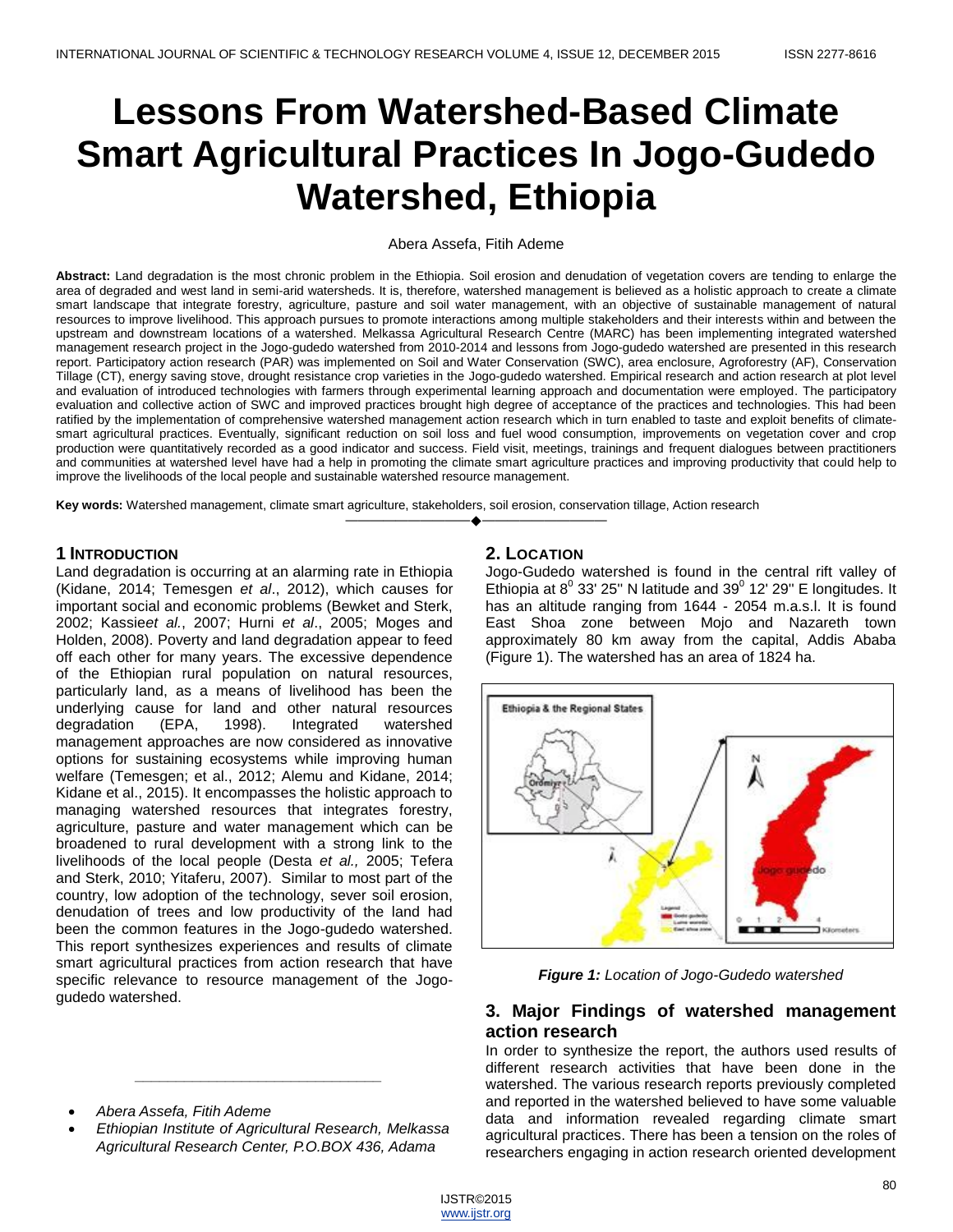activities. Integrated research protocols were developed for each cluster and sub-cluster that requires research and development. Action Research aims to contribute both to the practical concerns of people in an immediate problematic situation and by joint collaboration. Action research has been applied by researcher to deal with a variety of educational and social service problems. Researchers used action researches or experiments to merge local and scientific knowledge for the sake of social learning process. Therefore, researchers have been made an effort to generate and share the knowledge and identify socially acceptable solutions in depth and long term process. Researchers carried out quantitative research techniques such as questionnaire surveys, GIS-based analysis, erosion and runoff measurements and economic valuations in the action research process to validate working group hypotheses.

## **3.1. Adopted SWC practices**

#### **3.1.1 Farm land terraces**

The farm land SWC technologies introduced and evaluated in the watershed has been predominantly subjective to standard structural SWC technologies. Common terrace practices like soil bund and *Fanyajuu* structures were done interchangeably on the farm in order to reduce excess runoff, soil loss and the slope gradient and extend the time span for water to infiltrate into the soil system. Based on the assumption of MMF model prediction the farm land terraces constructed on crop lands and tree planted on degraded mountainous area reduced soil loss by 15.5%. MMF model estimated that implemented different SWC measures have a performance to control soil erosion by reducing by more than 42 % and in arresting soil erosion through doing different SWC using model output. This could be attributed to the fact that there is a linkage with vast enormous km of soil bund and '*Fanya Juus"* conservation tillage and enclosure that has been done in the watershed.

#### **3.2. Conservation Tillage practice**

Although conservation tillage has been under demonstration for maize in the watershed before, both farmers and agricultural extension experts did not try the technology for other crop production. Participatory assessment of run-off and soil losses was carried out from the different tillage practices. Experiments were carried out in applied research concept to evaluate the technology at farmer's field (Figure 2 a, b, and c). Result shows that improved tied ridge tillage implementation reduced soil loss 2.85 ton ha<sup>-1</sup>and runoff 863.3m<sup>3</sup>ha<sup>-1</sup> respectively (Figure 2,(a)).

*Figure 2: Runoff experimental plot of tillage implements, 2012*





a) Tied ridge treatment

b) Farmers practice

c) bareland

| <b>Treatments</b>                 |    | Grain yield<br>$(kg ha-1)$ | <b>Soil Loss</b><br>(t ha <sup>-1</sup> ) | <b>Runoff</b><br>$(m^3 \, ha^1)$ |
|-----------------------------------|----|----------------------------|-------------------------------------------|----------------------------------|
| Tied-ridge                        |    | 1724                       | 1.32                                      | 539.32                           |
| Conventional<br>farmers practiced | or | 613.8                      | 4.17                                      | 1402.92                          |
| Bare land                         |    |                            | 3.83                                      | 2419.99                          |

## *Table 1: Effect of improved farm implement on grain yield of Haricot Bean through on-farm experiment*

It also, increased the grain yield  $1110.2$  kgha<sup>-1</sup> compared to conventional tillage (Table 1). Therefore, the economic benefit of Haricot bean production through conservation tillage was superior compared to the conventional tillage.

#### **3.3 Hill side terracing**

Identification of economical and appropriate micro-catchment water harvesting systems for the support of early survival of tree seedlings in the watershed was carried out. The design was randomized complete block design. Four types of promising multipurpose trees namely: *Azadirachta indica, Schinusmolle, Acacia saligna* and *Parkinsonia aculeata* were selected and randomly planted in each of the micro-catchment structures after the runoff have been harvested around the structures. The growth (height and diameter) and survival of the trees in each structures were recorded. All treatments were tested at 95% (*P < 0.05*) confidence limits. Hence, tree seedlings require additional moisture to rain water in dry areas for their early survival. Among the micro-catchment micro water harvesting structures used in this study the highest survival percentages were recorded in semicircular bund (81.7%) and followed by contour-bench terraces (76.7%), whereas infiltration pits performed the least (5%). They have different survival rates. Thus, it leads to variation with in the same treatment. Semi-circular bunds have also economic advantages that they are easy to construct and are labor efficient. Lower survival percentage was recorded (40%) for the eyebrow terraces, which also have different disadvantages.

| <b>Treatments</b>      | <b>Survival</b><br>Percentage (%) |
|------------------------|-----------------------------------|
| Semi-circular bund     | 81.7                              |
| Contour-bench terraces | 76.7                              |
| Eyebrow terraces       | 40                                |
| Infiltration pit       | 5                                 |
| LSD                    | 49.72                             |
| SE+                    | 0.28                              |
| CV (%)                 | 48.96                             |

*Table 2: Micro catchment water harvesting structures*

#### **3.4 Agroforestry practices**

Farmers had the land used systems technologies where woody perennials (trees, shrubs, and palms) deliberately used as agricultural crops on the same land management units or home gardens (Figure 3).

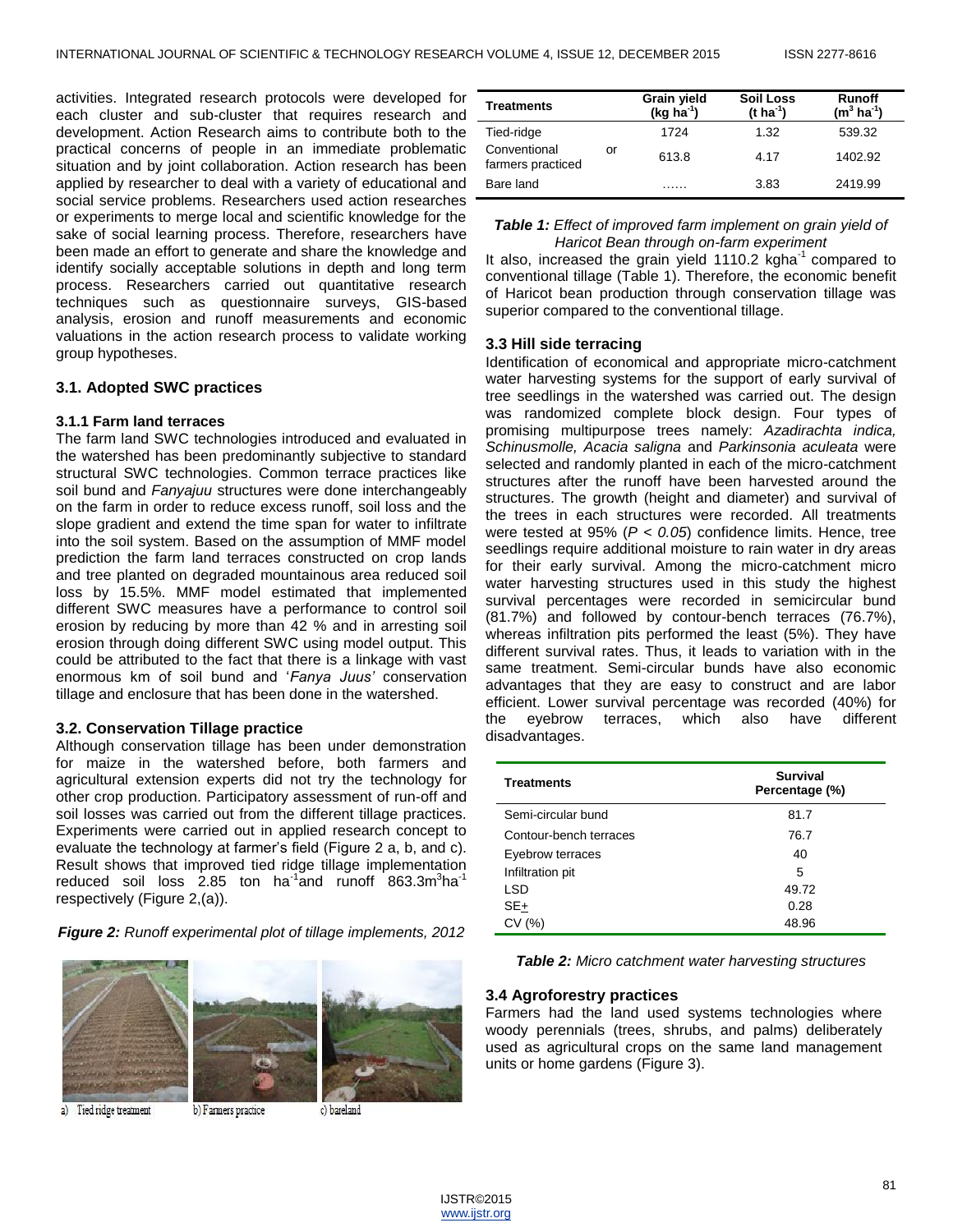

Agroforestry practices that commonly farmers used for different purpose described in table 3. Mostly farmers practiced Agroforestry for income generation, forage and fire wood source.

*Figure 3: Agroforestry practices implemented in Jogo-Gudedo watershed*

| Tree species used for AF practices                                                                                                                                                                                                                                                                                                                                                                                                                                                                                | AF practices commonly practiced                                          | Common feature                                                                                                                            | Direct AF trees serve as source of                  |
|-------------------------------------------------------------------------------------------------------------------------------------------------------------------------------------------------------------------------------------------------------------------------------------------------------------------------------------------------------------------------------------------------------------------------------------------------------------------------------------------------------------------|--------------------------------------------------------------------------|-------------------------------------------------------------------------------------------------------------------------------------------|-----------------------------------------------------|
| Acacia albida<br>A. mellifera<br>A. nilotica<br>A. seyalstenocarpa<br>A. tortillisraddiana<br>Alnusacuminata<br>A.nepalensis<br>Anacardiumsenegalensis<br>Annonasenegalnsis<br>Anogessusleiocarpa<br>Azadirachtaindica<br>Borassvsaethiopium<br>Calliandracalothyrsus<br>Cajanuscajan<br>Casuarinaequisetifolia<br>Carica papaya<br>Cedrelaserrata<br>Citrus aurantium<br>Citrus limon<br>Citrus sinensis<br>Colophospermummopane<br>Leucaenaleucocephala<br>Mangiferaindica<br>Sesbaniasesban<br>Perseaamericana | -Alley cropping<br>Wind breaks<br>Fencing<br>Scattered trees<br>Woodlots | Tree seedling<br>mortality<br>Low level AF<br>technology adoption<br>Lack of information<br>on species<br>arrangement for<br>better yield | Income<br>Shelter and shade,<br>Forage<br>Fire wood |

*Table 3: Agroforestry Practices and tree species list planted in Jogo-Gudedo watershed*

## **3.5 Area closure**

Initially there was no any single vegetation cover observed in the degraded hilly. However, after the project implementation different grass, shrub and tree species were recorded in the watershed especially in the enclosure site (Table 7). Area enclosure followed by SWC practices and forage and tree seedling planting contributed to emergence and growth of different palatable grass or forage and tree species. Enclosure opens the possibility for regeneration from seed bank of different indigenous Acacia tree species and other tree species. This indicates the relevance of area closure with various interventions to improve the rehabilitation and development of the degraded hilly land. The plant composition become valuable for bee forage and tree plant in the rehabilitation site. With increased moisture and soil retention in the degraded area closure, the duration of bloom period of bee forage plants stayed longer than open areas. This result and Apiculture or bee keeping activity carried out by beekeepers' associations. This would be one of the main reasons for the substantial increase in honey production. The overriding concern was to rehabilitate degrade hillside with multipurpose

trees in order to conserve biodiversity and/or use tree product, reducing erosion and carbon emission, to adapt and mitigate climate change as triple win strategy. Measurements of above and below ground carbon were conducted. For aboveground carbon two carbon pools (herbaceous biomass and tree/shrub growths) were identified and measured. And for below ground carbon, soil carbon measurements were done. From the total area of the enclosed hill land, a total of 7.9 ton/ha of carbon was sequestered/stored in the above ground carbon pool just after the area was enclosed.

| Carbon pool                                                 | Biomass (ton)/ha |
|-------------------------------------------------------------|------------------|
| Herbaceous biomass                                          | 5.8              |
| Existing & planted species                                  | 10               |
| Total biomass                                               | 15.8             |
| Aboveground carbon (total<br>biomass*0.5 conversion factor) | 7.9              |

*Table 4: Estimation of aboveground biomass and carbon stored*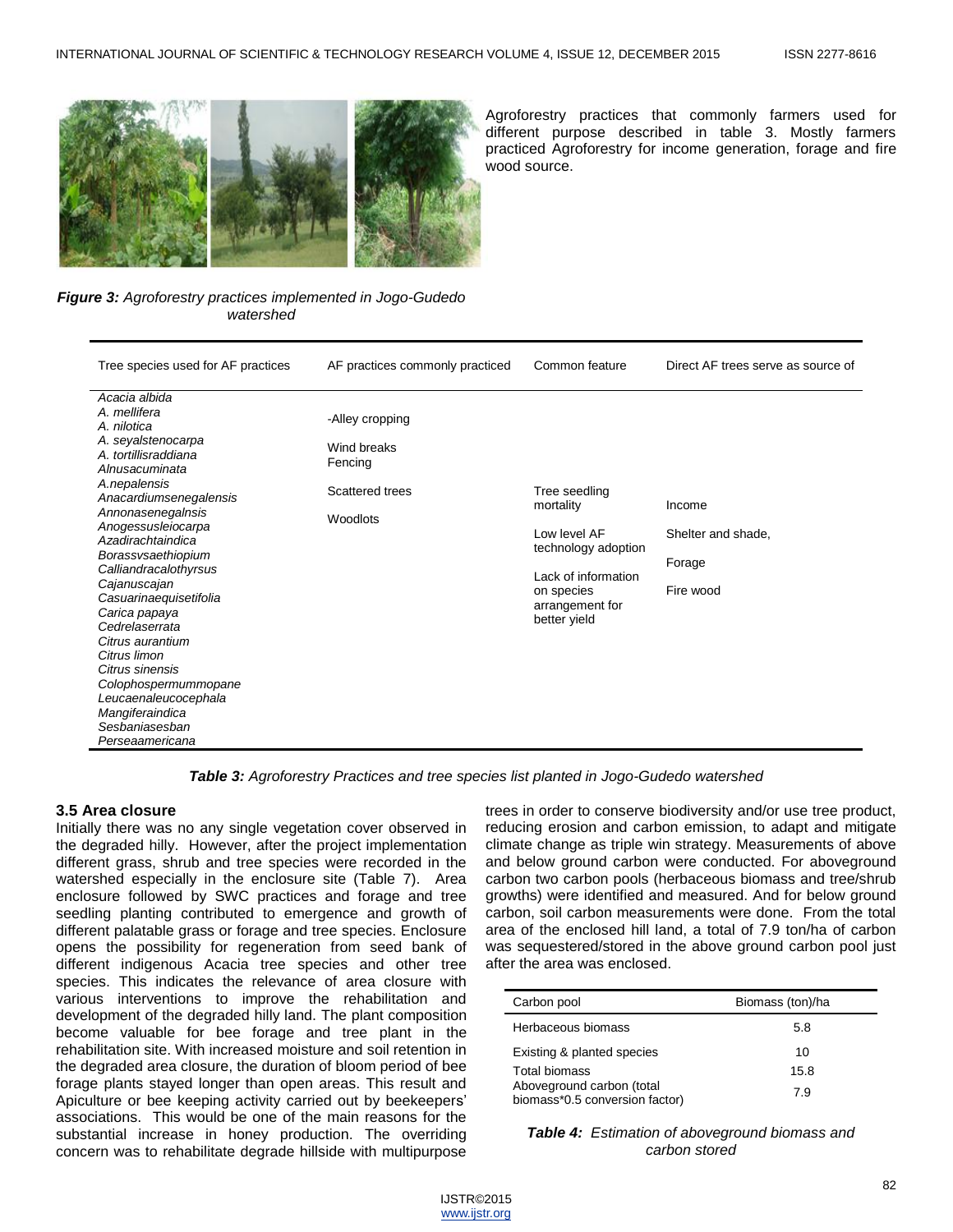## **3.6. Participatory drought resistant crop variety testing and adaptation**

The participatory drought tolerant crop varieties adaptation research has tried to achieve an increment in farm production under temperature and water stress targeting a yearly percentage changes in farm production up to 50% from the baseline. In line with this outcome, a number of proven crop technologies and farm land water management were tested in the watershed. The tested crop varieties technology and adaptation results showed that yields have been increased tremendously. Yield of Maize (78.2–99.2%), Tef (10.8-11.9%), Haricot bean (13.6-14.3%), Wheat (29.2-100%) and Barley (0.4-12.2%) were higher than the current production system and variety. The technological options have boosted crop yields from 1830 Kg/ha of current wheat production to 3733 Kg/ha of wheat yield. The participated farmers have a chance to secure their food and sell the surplus which was a dream a year before.

## **3.7 Integrated Soil fertility Management Activity**

In-line with the gap indicated at household survey and PRA, two farmers have been randomly selected to test the ISFM technologies in the watershed on Tef and Haricot bean fields Table 5. The result from the experiment showed that use of chemical fertilizers provided high yields in haricot bean. The combined use of half recommended chemical fertilizer and half recommended compost (organic fertilizer) however has showed a comparable yield advantage for haricot bean Table 5. The study on haricot bean has convinced farmers that compost can replace the cost they incur for chemical fertilizer by half and enhance organic agriculture. It has been also noted that compost alone didn't perform well in yield increment may be due to the slow ability to release nutrients and the advantage is mostly pronounced in the subsequent years.

| Integrated soil fertility reseach activity on Haricot<br>bean  |                            |  |  |
|----------------------------------------------------------------|----------------------------|--|--|
| Treatments                                                     | Grain<br>vield<br>(ton/ha) |  |  |
| Control (with no fertilizer)                                   | 0.91                       |  |  |
| Compost (farmers practice)                                     | 0.94                       |  |  |
| Recommendation compost +1/2<br>Recommended chemical fertilizer | 1.36                       |  |  |
| Full dose inorganic fertilizer                                 | 1.06                       |  |  |

*Table 5: Effect of different sources of nutrients on the yield of Haricot bean*

## **3.8. Evaluation of Improved Energy Saving Wood-Burning Stoves in the Jogo-gudedo Watershed**

Performance test of three different stoves was conducted, in order to quantitatively determine the efficiency. Evaluation was carried out between two improved energy saving stoves and the conventional one. Three types of stoves test were conducted three times. *Mirte, Gonziye* and traditional open fire stoves were the treatments. Finally, wood consumption, time to cook 10 *"Injera"* and rate of wood consumption of the three selected stoves was evaluated.

| Parameters                                                                                                                                             |        | Stove types |         |              |                   |       |
|--------------------------------------------------------------------------------------------------------------------------------------------------------|--------|-------------|---------|--------------|-------------------|-------|
|                                                                                                                                                        |        | Merti       | Gonzive | Open<br>fire | <b>Statistics</b> |       |
|                                                                                                                                                        | unit   |             |         |              | $(P=$<br>0.05)    | CV    |
| Wood consumed                                                                                                                                          | kg     | 3.43        | 2.2     | 5.6          | 0.0002            | 10.21 |
| Time to cook 10 Injera                                                                                                                                 | min    | 28          | 27      | 34           | 0.0487            | 11.86 |
| wood consumption                                                                                                                                       | kg/min | 0.12        | 0.08    | 0.25         |                   |       |
| Material Used                                                                                                                                          |        | Cement      | Mud     | Mud          |                   |       |
| Cost incur                                                                                                                                             | birr   | 120         | 60      | 10           |                   |       |
| $SD = Standard deviation$ ; CoV = Coefficient of variation; Calorific value (MJ/kg) of <i>Eucalyptus</i><br>$camaldulensis = 29.500MJ/kg (FAO (1993))$ |        |             |         |              |                   |       |

| Table 6, Energy saving stove performance |  |  |  |  |  |
|------------------------------------------|--|--|--|--|--|
|------------------------------------------|--|--|--|--|--|

During *Injera* cooking test the result shows us *Gonziye* stove performed very well comparing with traditional open fire and *Miret* stove had relatively consistent in the three test phases. Although, there was large variability on initial time clod warm or to take time to make *Injera* starting from initial time. Fuelwood and energy consumption in three repeat control cooking test CCT performed for each stoves type. Traditional open fire stoves showed a considerably higher fuel-wood and energy consumption compared to *Gonziye* and *Mirte* stoves. The experiment was carried out with three *"Mitad"* which media on the *Injera* is cooking on that have the same weight for minimizing the error. As indicated table 6, treatments have statistically significant difference among them on selected parameters. Selection of the best Energy saving stove has been completed accordingly *"Gonziye"* has been selected over *"Mirt"*.

# **Conclusion and recommendation**

Soil and water conservation action research have reduced in soil erosion and runoff in the watershed areas. However, the quantification of soil loss after and before intervention using models is paramount important. The performances of SWC in the watersheds have scored better under most activities in soil erosion, and runoff reduction. However, it must be considered and checked out that these technologies implemented in the extreme environmental conditions and evaluated quantitatively. Hence, even this limited impact can be judged as positive. Nevertheless, there is a need to find out the gaps and reasons so as to make it even more effective and realize full benefits from them. It was found that there was good quality water harvesting structure but in some other watershed areas, it requires further attention. There is positive change in the land use pattern on hill reported in the watershed. The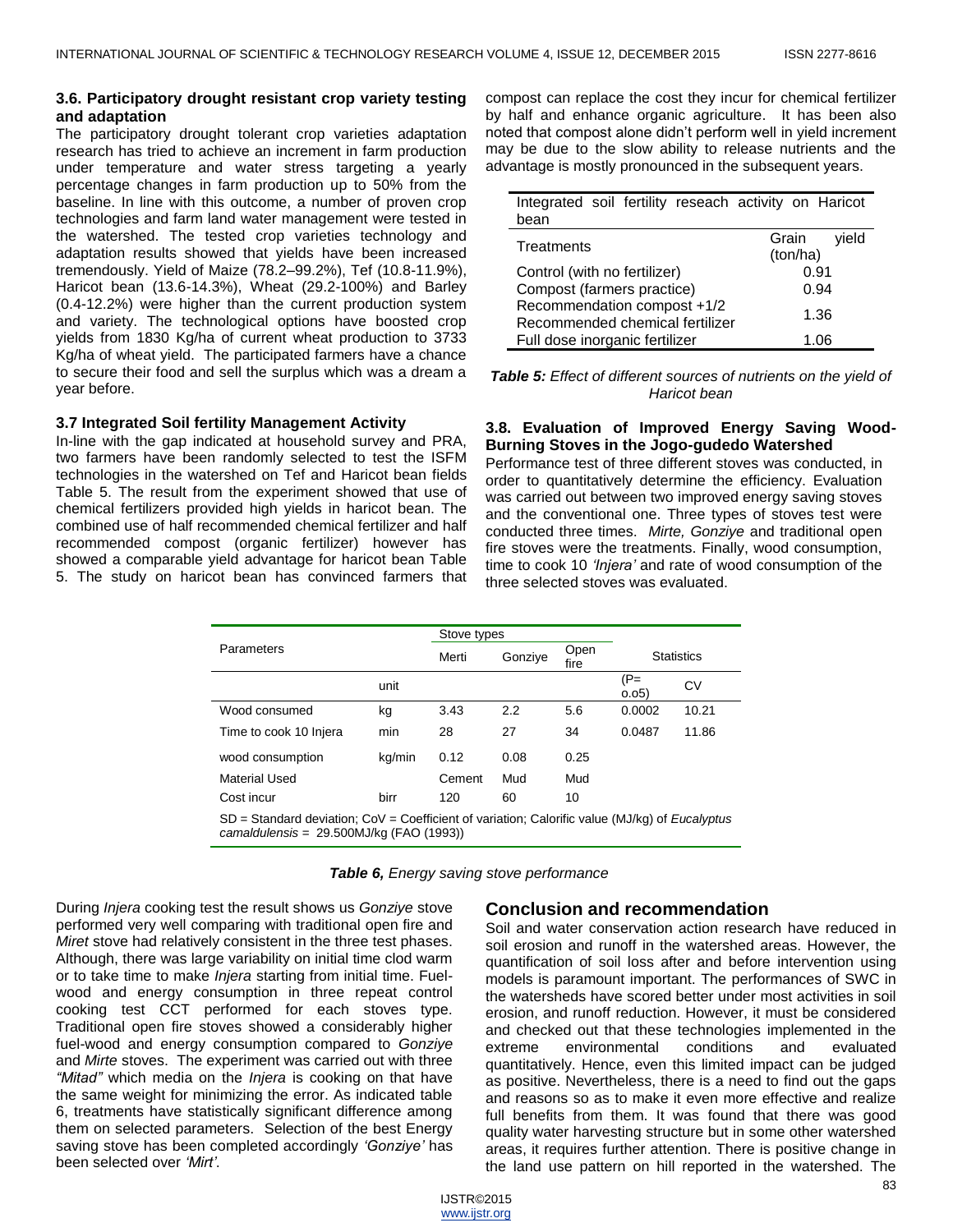degraded hilly waste land was converted for productive use by the farmers. This has resulted increase in net potential area in the upper stream hilly land and exhibited as best triple win strategy for climate change mitigation and adaptation. Crop diversification and using improved variety with soil fertility management and conservation tillage is resulted in more production enhancement in the watershed areas. Agroforestry practices as watershed management option resulted positively in reducing the workload of women in terms of collecting fuel wood and fodder for livestock in little case. Also the income of the community members has increased to some extent. Action research via participation of beneficiaries in planning and execution of the watershed was seen more from watershed committee group. The socio-economic importance of watershed ecosystems goes far beyond local residents' interests. Erosion and excess runoff conserved at the upstream had a positive impact in a downstream organizations and inhabitants. Food, timber and fuel wood produced in the watershed may be needed by neighboring community. Emphasis should be on watershed natural resource management as part of local socio-economic development processes in the watershed.

## **Reference**

- [1] Alemu B, Kidane D (2015). Rainwater Harvesting: An Option for Dry Land Agriculture in the Arid and Semi-Arid Ethiopia. Int. J. Water Res. Eng*.* Vol. 7(2): 17- 28.
- [2] Bewket, W. and Sterk, G. 2002. Farmers' Participation in Soil and Water Conservation Activities in the Chemogawatershed, Blue Nile Basin, Ethiopia. Land degradation & development 13: 189–200.
- [3] Hurni H, Kebede T, Zeleke, G (2005)*.*The implication of changes in population, land use and land management for surface runoff in the upper Nile basin area of Ethiopia. Mountain Res. devel. 25 (2): 147- 154.
- [4] Kassie, M; Pender, J; Yesuf, M; KohLin, G; Bluffstone, R; and Mulugata, E. 2007.Impact of Soil Conservation on Crop Production in the Northern Ethiopian Highlands. International Food Policy Research Institute. Washington, DC . USA. IFPRI D iscussion Paper 00733.
- [5] Kidane D (2014). Conservation tillage implementation under rainfed agriculture: Implication for soil fertility, green water management, soil loss and grain yield in the Ethiopian Highlands. Int. J. Agric. Sci. 4: 268-280.
- [6] Kidane D A (2015). A critical review of Integrated River Basin Management in the upper Blue Nile River Basin: The case of Ethiopia. Int. J. River Basin Management, DOI:10.1080/15715124.2015.1013037.
- [7] Kidane D, Alemu B **(**2015). The Effect of Upstream Land Use Practices on Soil Erosion and Sedimentation in the Upper Blue Nile Basin, Ethiopia. Res. J. Agric.Environ. Manage. 4(2): 055-068.
- [8] Moges, A. and Holden, M. 2008. Estimating the rate and consequences of gully development in southern Ethiopia. Land Degradation and Development. 19: 574-586.
- [9] Tefera, B and Sterk, G. 2010. Land management, erosion problems and soil and water conservation in Fincha'a watershed, western Ethiopia.Land Use Policy. 27: 1027-1037.
- [10] Temesgen, M., Uhlenbrook, S., Belay, S., van der Zaag, P., Mohamed, Y., Wenninger, J., and Savenije, H.H.G., 2012. Impacts of conservation tillage on the hydrological and agronomic performance of Fanya juus in the upper Blue Nile (Abbay) river basin. Hydrology and Earth System Science, 16, 4725–4735.
- [11] Yitaferu B (2007). Land degradation and options for sustainable land management in the Lake Tana Basin (LTB) Amhara region, Ethiopia. Center for Development and Environment (CDE) Geographisches Institute Universitat Bern, Bern.